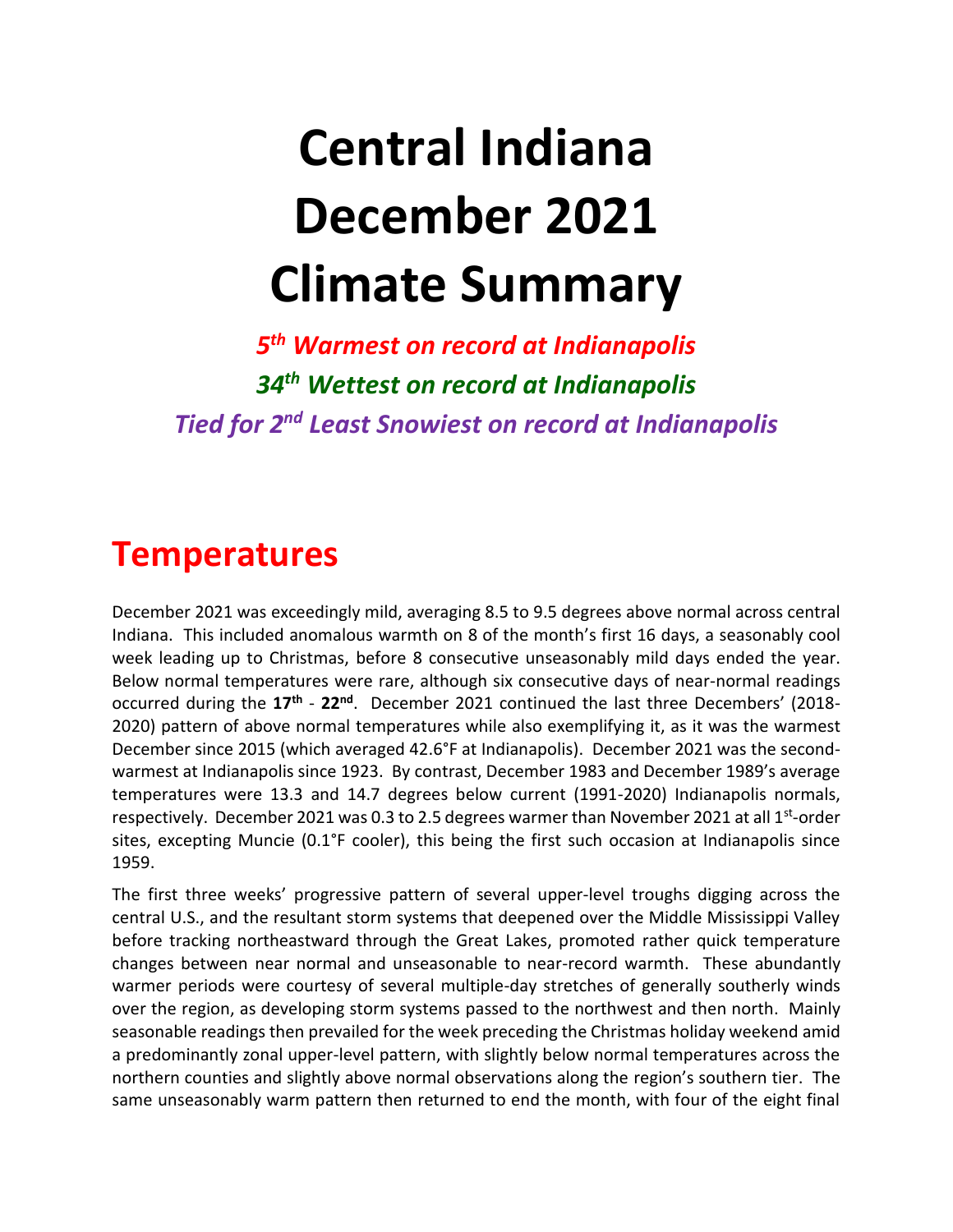days of 2021 (the **24th** , **25th** , **27th**, and **31st**) averaging more than 20 degrees above normal for all but the far northwestern corner of central Indiana. Indianapolis recorded a record greatest tally of December days reaching 60F or above, with **11**. Greater frequency of 60F+ days was found at Bloomington (12), Shelbyville (13).

Highs reached the upper 50s to 60s on both December **2 nd** and **3 rd** , with the highest reported temperatures both days at the Shoals 8 S (Martin Co.) COOP station, 69F and **70F**, respectively. Lows during the 2<sup>nd</sup>'s calendar day were highest at the Oolitic Purdue Farm (Lawrence Co.), 47F. On the **5 th**, mild conditions returned, as highs in the mid-50s to mid-60s were commonplace, and Shoals 8 S peaked at 67F. Early on the 6<sup>th</sup>, Bloomington's high temperature of 63F occurred just after midnight before a strong arctic cold front crossed the region. Throughout the **6 th**, staunch 24-hour temperature drops of about 35 degrees were the rule, and Indianapolis Int'l Airport led this trend, plummeting 38 degrees from 61F to 23F. The subsequent arctic air mass, while only briefly in Indiana, brought the only two days with below normal temperatures within a 22-day period (11/30-12/21) at Indianapolis. The **7 th** was the coldest for all of central Indiana as morning lows dropped to 15-20F for most locations, with 13F at the Beck Agricultural Center 6 miles northwest of West Lafayette (Tippecanoe Co.), and 11F in Rockville (Parke Co.). The 7<sup>th</sup>'s high temperatures only reached the mid- to upper 20s, with the lowest maximum at Frankfort Disposal (Clinton Co.), 23F, while Lafayette reached 24F and Indianapolis 26F. These values marked both the coldest morning and coldest daytime for nearly the entire region since the third week of February 2021.

A steady moderation during the second week of December preceded two more brief periods of near-record warmth. Robust southerly winds strengthened late evening on the **10th** before a cold front crossed the region pre-dawn on the **11th**, with strong gusts boosting both temperatures and dewpoints into the anomalously-high 60s across the entire region, while also fueling scattered severe thunderstorms (see below). Shoals 8 S reported the highest mark, **71F**, while 68F was recorded at Terre Haute, Bloomington, Indianapolis – Eagle Creek Airpark, and the Washington 1 W (Daviess Co.) COOP station; all high temperatures were reached during the overnight hours. Indianapolis Int'l Airport's high of 66F at 240 a.m. on the **11th** tied the day's record high (from 1931), yet perhaps more impressive was the rate of (nocturnal) warming – with the mercury climbing 4 degrees over the preceding 2.7 hours of warm winds. Highest minimum temperatures were found for the 1-day periods that ran midnight-to-midnight, with Hardin Ridge Recreation Area (Monroe Co.) and the Seymour 1 WSW (Jackson Co.) COOP station only dropping 51F on the **10th** .

The overall unseasonably mild start to December had one final abnormally warmer period during the 14<sup>th</sup>-16<sup>th</sup>, even though readings fell just short of the month's maximum on the 10<sup>th</sup>-11<sup>th</sup> for most locations. On the **15th**, high temperatures reaching the low to mid-60's were once again led by Shoals 8 S' **67F**, while Muncie, Shelbyville, Indianapolis – Eagle Creek Airpark, and Washington 1 W all hit 65F. Low temperatures for the **15th** 's calendar day were near 50F, although readings only dropped to 60F at Shoals 8 S for the 1-day period through 700 a.m. on the **16th** . Maximums on the **16th** were near 60F for most locations, with Shoals 8 S and Washington 1 W both reaching **64F**. Indianapolis Int'l Airport was 63F both days.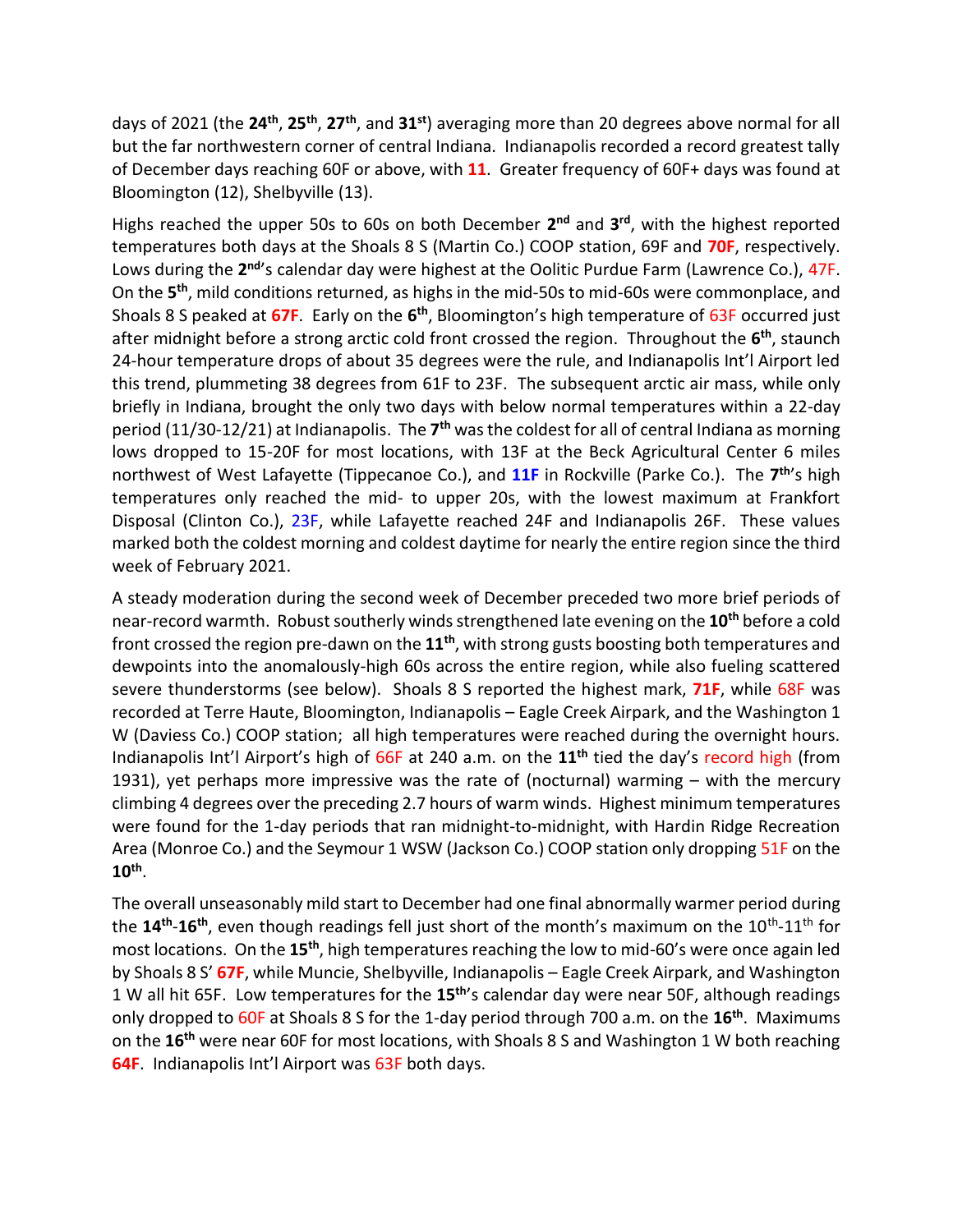Seasonably cool weather prevailed during the **17th** -**23rd** before December closed with the most persistent set of anomalously warm days. More storm systems crossed over, or to the north of the region, promoting stronger southerly winds upon their approach. The Christmas holiday brought the low to mid 60s back to most locations by late evening on the **24th**, with 60s flourishing early on Christmas Day before a cold front crossed the region. Shoals 8 S topped at **74F** on the **25th**…while Indianapolis reached 63F twice, between periods of rain, at both 137AM and 1150AM. This tied 1982 for the 2<sup>nd</sup> warmest Christmas Day, just behind the record high of 64F (from 1893).

Two more abnormally mild days were in store for most of central Indiana as 2021 came to a close. A warm front advancing north into the region on the **27th** brought the warmest readings of the month, approaching 70F across several southern sites … while 50s held over northern and northeastern zones. On the **31st**, a small surface low sliding east along a stationary front stretched over the region, brought enough southerly flow to boost temperatures into the low 60s along and south of Interstate 70 during the evening. This evening warming gave Indianapolis its 11<sup>th</sup> 60F+ day in the final hours of the month, passing 1889 for the greatest number on record. However, this record tally of days was aided by several of the rather brief 60F+ periods straddling two calendar days: at Indianapolis the high temperatures on the **5 th -6 th** , **10th** -**11th**, and **24th** -**25th** were all within a couple hours of only three midnights.

December 2021's above normal temperatures continued the warm trend from December 2020, yet were in contrast to the rather cool conditions during November 2021. For Indianapolis, this was only the sixth year since 1871 where December was warmer than November, and the first occasion since 1959. The 1.6°F increase was the greatest such trend since 1889.

|                            | December 2021 | December 2021 | Highest                                   | Lowest                        |
|----------------------------|---------------|---------------|-------------------------------------------|-------------------------------|
| Site                       | Average Temp  | Dep from Nml  | Temperature                               | Temperature                   |
| Indianapolis Int'l Airport | 42.1          | $+8.8$        | 66 on 11 <sup>th</sup>                    | 17 on $7th$                   |
| Lafayette                  | 39.6          | $+8.6$        | 64 on $15th$                              | 14 on $7th$                   |
| Muncie                     | 42.3          | $+8.5$        | 67 on $11th$                              | 19 on $7th$                   |
| Terre Haute                | 42.4          | $+8.9$        | 68 on 10 <sup>th</sup> , 11 <sup>th</sup> | 19 on $7th$                   |
| Bloomington                | 43.6          | $+9.2$        | 69 on 27 <sup>th</sup>                    | 21 on 20 <sup>th</sup> , 23rd |
| Shelbyville                | 43.7          | $+9.3$        | 68 on 27 <sup>th</sup>                    | 21 on $7th$                   |
| Indianapolis Eagle Creek   | 42.4          | $+8.9$        | 68 on 11 <sup>th</sup>                    | 18 on $7th$                   |

At Indianapolis, December 2021's daily average temperatures were above normal on an astounding **28 days** and below normal on only 3 days. It was the **5 th warmest** December for the Indianapolis Area since weather records began in 1871, placing it in the  $97<sup>th</sup>$  percentile.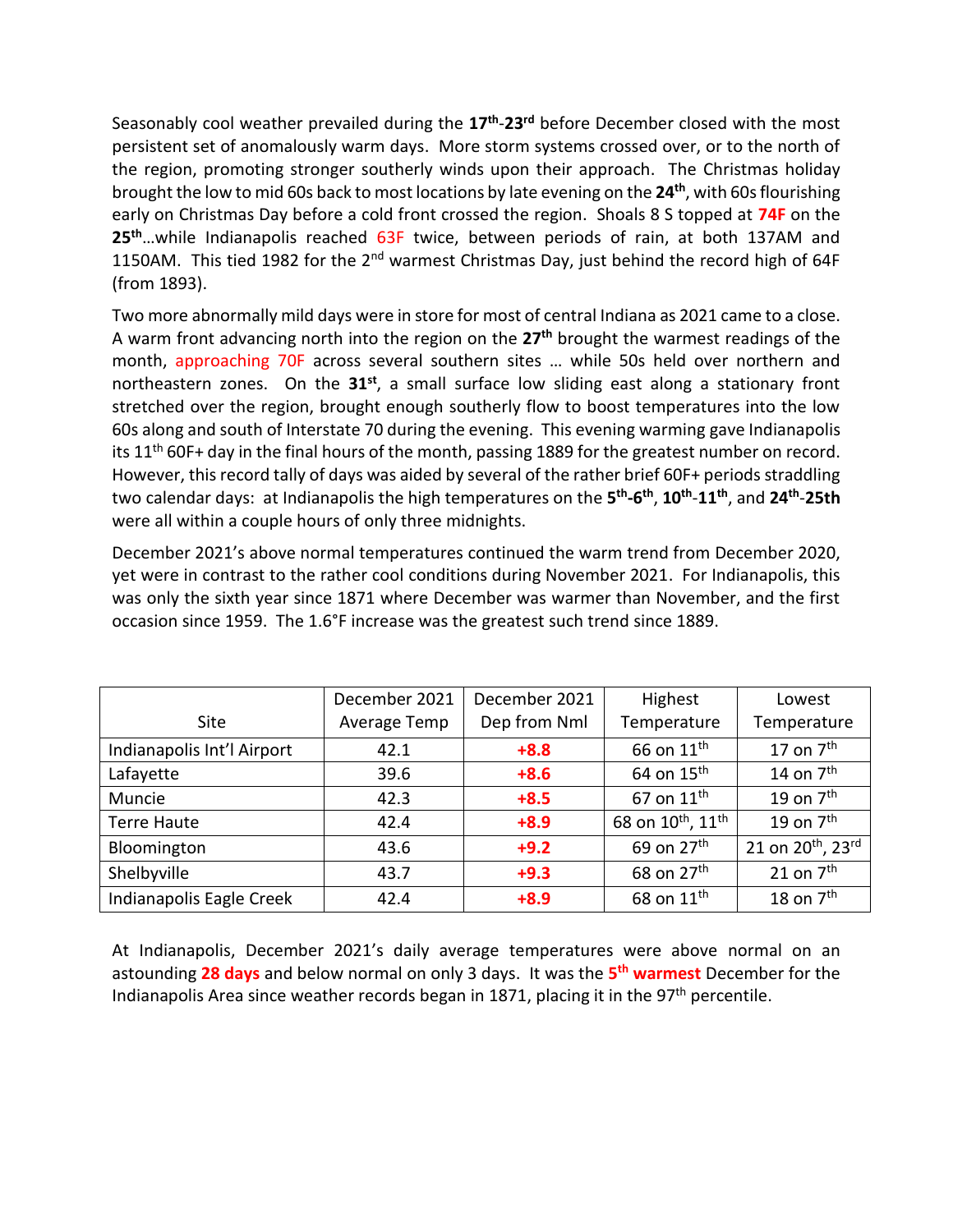## **Precipitation**

Following the release of the new 30-year climatological normals (1991-2020) earlier this year, December is now typically the second-driest month across most of central Indiana behind February, except for northern counties where January is typically the second-driest. Normally around 2.30-3.30" of precipitation fall across the region in December, which includes a north (drier) to south (wetter) gradient. However, December 2021's totals were above these normal values, with **4.23"** falling at Indianapolis International Airport, **149% of normal**. This was the wettest December at Indianapolis since 2015's 5.59"; with all other 1<sup>st</sup>-order airports having their wettest December since 2015 or 2018.

Showers and thunderstorms on the night of the **5 th** brought 0.50-1.00" to most locations, although southern portions of central Indiana picked up mainly **1.00-2.50"**, with **2.70"** near Scipio (Jennings Co.), and **2.59"** north of Oolitic (Lawrence Co.); patches of isolated **1.00"+** also fell on several of Indianapolis' northern suburbs (led by **1.32"** in Carmel (Hamilton Co.)), as well as Henry and Randolph Counties. **Isolated river flooding** in far southern corners of the region then followed on the 6<sup>th</sup>, with Beaver Creek near Shoals (Martin Co.), and both Brush Creek near Nebraska and the Muscatatuck River near Vernon (Jennings Co.), in flood for several hours.

From the evening of the **10th** through early on the **11th**, widespread showers and, at times, severe thunderstorms, dropped 0.50-1.50" on most locales. Several locally heavier rainfall totals were recorded across central and eastern parts of the region, including **1.75"** near Scipio, **1.61"** at both Ellettsville (Monroe Co.) and south of New Castle (Henry Co.), and **1.59"** at the Lebanon 6 W COOP station (Boone Co.).

Many rivers rose again on the **11th** , now following 7-day precipitation totals as high as 2.00-4.00", especially over the southern third of the region. Four sites reached **minor flood** stage: the East Fork of the White River at Seymour was in flood the longest, from early evening on the **11th** through pre-dawn on the **13th**; otherwise, brief flooding began on the morning of the **11th**, with durations ranging from 4 hours on Prairie Creek near Lebanon (Boone Co.) to 15 hours on Flatrock Creek near Raleigh (Rush Co.). The Mississinewa River at Ridgeville (Randolph Co.) only flooded for 12 hours, but crested just shy of moderate flood stage. Action stage was reached on several non-main-stem rivers across eastern and far southern portions of the region, as well as all points along the Wabash River.

A third round of adequate rainfall occurred mid-month, from locally potent overrunning courtesy of a lingering frontal zone, and the associated approaching storm system, all of which slid across Indiana from the morning of the **16th** through midday on the **18th** . The first period of generally lighter rainfall fell from early morning to midday on the **16th**, and brought mainly 0.40-0.70" to central and southern counties, with lesser totals to the north. The storm system's passage up the Ohio Valley saw a second, more impressive, period of rainfall from the **17th**'s PM hours through daytime on the **18th**, with an additional **1.00-2.00"** over southwest and south-central counties and mainly 0.40-**1.10"** elsewhere; the greatest report was **1.90"** at Hymera (Sullivan Co.). Three-day precipitation totals for the entire system included **1.50-2.50"** along southern counties, **1.00-1.50"** along the Interstate 70 corridor, and 0.50-1.00" across most northern zones.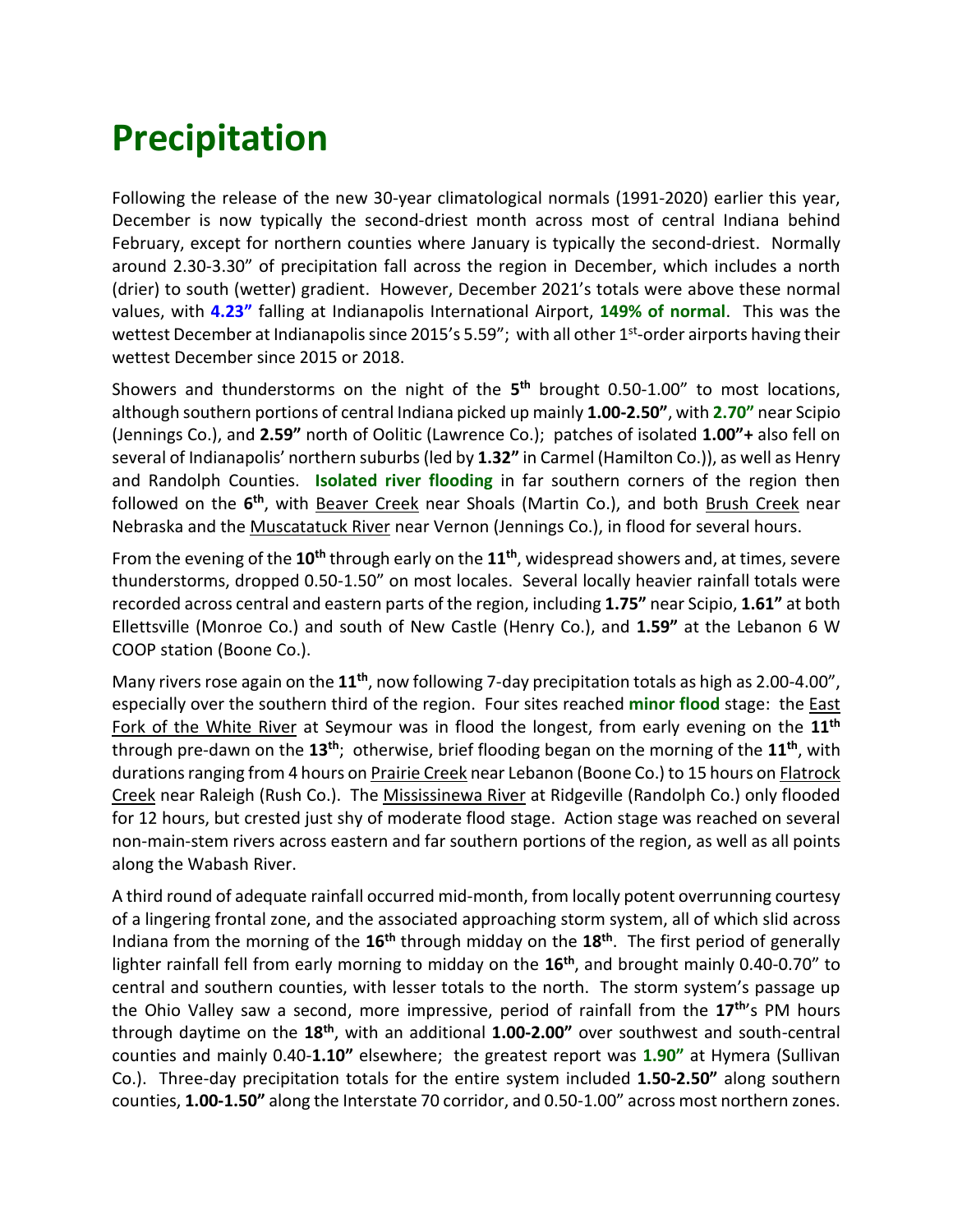The top 3-day totals were **2.52"** in Hymera (Sullivan Co.), **2.20"** in Ellettsville (Monroe Co.), **1.90"**  at the Southwest Purdue Ag Center northeast of Vincennes (Knox Co.), and **1.58"** in Avon (Hendricks Co.).

**Minor flooding** returned following the mid-month rains, with the White River flooding at Knox County sites for about 3 days each – starting at Edwardsport early on the **19th** and ending at Hazleton late on the **23rd**. The East Fork of the White River flooded again at Seymour for 2.5 days (late on the **18th** until early on the **21 st**). Meanwhile Youngs Creek at Amity (Johnson Co.) flooded for just over 10 hours from late day on the **18th** until very early on the **19th** . All Wabash River points rose to action stage (during generally the 18<sup>th</sup>-23<sup>rd</sup>), with most, at least briefly, nearing flood stage. Action stage was also reached at all other East Fork points below Seymour, for several days (generally the  $20<sup>th</sup>$  through the  $25<sup>th</sup>$ ). The week preceding Christmas was the month's lone dry respite, before persistently damp and often rainy conditions returned for the final week of 2021.

From very late on the **24th** through the afternoon of the **25th**, warm and cold frontal passages, from another storm system tracking from the central Plains to the southern Great Lakes, brought generally 0.50-**1.20"** to the central and northeastern half of the region. Locally heavier observations ranged from **1.21"** at the Reelsville 4 SW COOP station (Putnam Co.), to **2.03"** in Kempton (Tipton Co.) and 1.65" in Muncie. After light rainfall the night of the 26<sup>th</sup>-27<sup>th</sup>, yet another system crossed Indiana on the **28th** – and actually brought the greatest calendar day rainfall for most sites. Seasonably cool temperatures made for a more typical winter-type rain than the several previous systems, with a broad swath of generally 0.70"-**1.20"** along both sides of the Interstate 70 corridor. Greatest reportsranged from **1.39"** southeast of Shepardsville (Vigo Co.) to **1.79"** south of Noblesville (Hamilton Co.). 5-day rainfall totals encompassing the week's 3 events were mainly **1.00-2.00"** across central and northern counties, with several **2.00-2.50"** reports along far northeastern zones; greatest sums were **2.90"** in Kempton, **2.63"** south of Noblesville, and **2.68"** near Eaton (Delaware Co.).

With the assistance of antecedent soil moisture, a few creeks and many river points then flooded. All Wabash River sites flooded from Lafayette (starting late on the **27th**) down to Riverton (Vigo Co.) (starting on the **29th**), with flooding continuing for all of this long segment when the month ended; the crest was at Covington (Fountain Co.) when 2022 began. Other main stem rivers had later, and more sporadic flooding. The East Fork of the White River flooded at Seymour for 30 hours during the **30th** -**31st**; the White River began flooding at Elliston (Greene Co.), Edwardsport, and Newberry (Greene Co.) on the **29th** , **30th**, and **31st**, respectively. The Mississinewa River at Ridgeville flooded for about 18 hours on two more occasions, following both of the heavier rain events: **25th** -**26th** and **28th** -**29th**, with moderate flood stage reached for about 9 hours amid each period. Youngs Creek at Amity also flooded for 15 hours early on the **29th** .

**Winter weather** was confined to a few light events. A weak clipper-type disturbance passed to the south of the region late on the 7<sup>th</sup>, bringing many flurries through the evening and overnight. A few organized snow showers dropped accumulating snow on far southern counties, with as much as 0.6" reported, east of Mitchell (Lawrence Co.). No other frozen precipitation was reported until the **28th**'s mainly cold rain event, which started as a few flakes or ice pellets for a few locations in and near Indianapolis. Wet snow either mixed with rain or was the main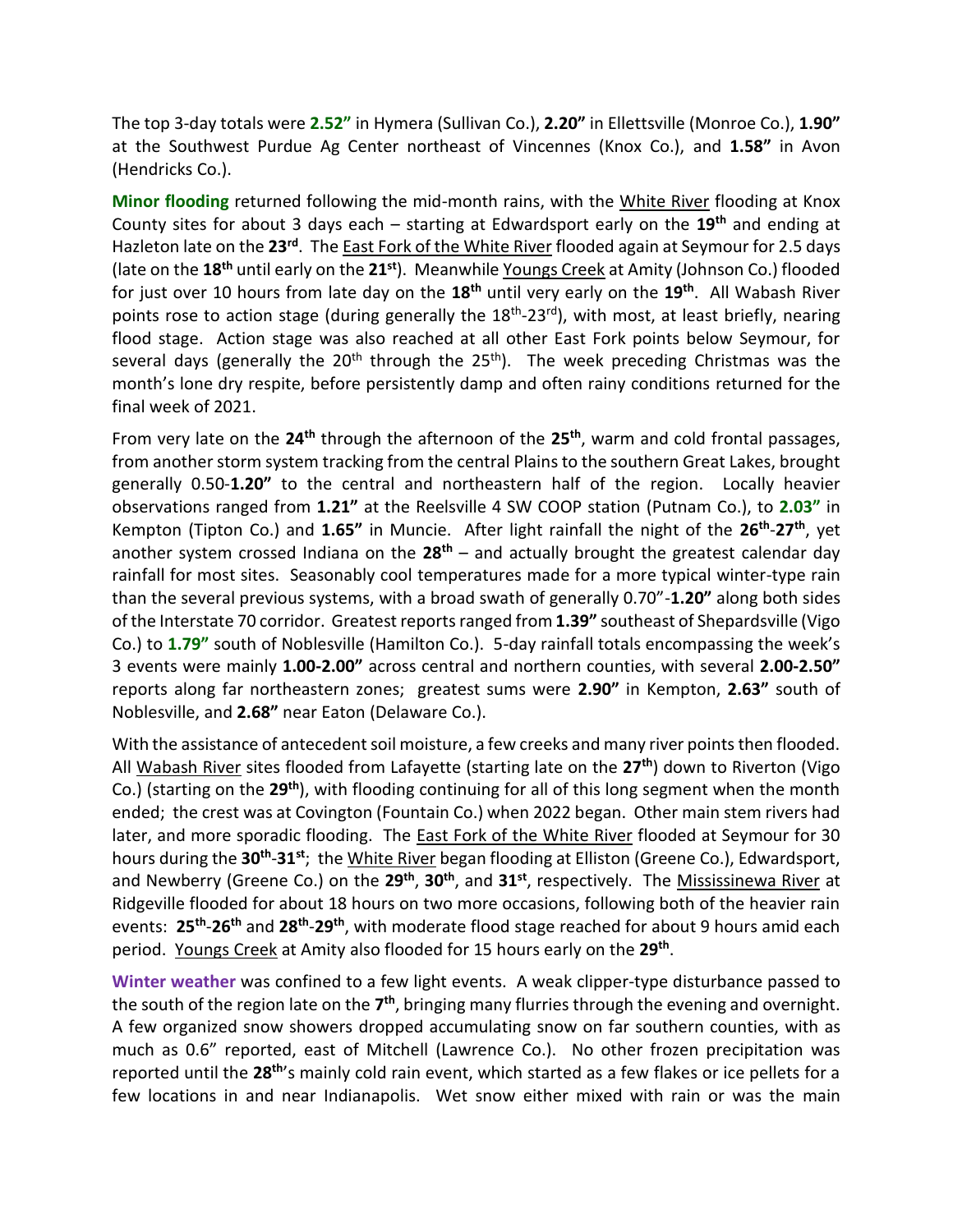precipitation type over a few far-northern zones, although the warm ground limited accumulations to no more than the 0.3" reported in Burlington (Carroll Co.). Indianapolis' monthly total, a trace, placed the month in the 93<sup>rd</sup> percentile for least frozen precipitation. This was one of five Decembers since 1889 without measureable snow at Indianapolis, and the first without measurable snow since 1940. Although eight Decembers since totaled only 0.1-0.5 inches, including 0.5" in 2018 and 0.1" in 2014.

December 2021's above normal precipitation was in contrast to November 2021's very dry conditions, as well as other recent Decembers (2016-2020) that were generally near or below normal, (although December 2018 did feature copious precipitation totals across most southern counties). Indianapolis' year 2021 total reached **49.75"**, equating to a **6.12"** surplus for the year. December 2021's frequent, and at times ample, rains led to totals generally 2-3 times those of the dry December 2020, when Indianapolis recorded only 1.63".

| Site                 | December 2021 | December 2021     | <b>Wettest Day</b>       | Longest Dry                                            |
|----------------------|---------------|-------------------|--------------------------|--------------------------------------------------------|
|                      | Precipitation | Diff. from Normal |                          | Stretch                                                |
| Indianapolis Intl AP | 4.23          | $+1.31$           | $0.89$ on $28^{th}$      | 6 days, 19th-24th                                      |
| Lafayette            | 2.90          | $+0.61$           | $0.55$ on $28^{th}$      | 6 days, 19th-24th                                      |
| Muncie               | 3.13          | $+0.56$           | $0.72$ on $28^{th}$      | 6 days, 19th-24th                                      |
| <b>Terre Haute</b>   | 3.97          | $+1.48$           | 1.05 on $28^{th}$        | 6 days, 19th-24th                                      |
| Bloomington          | 4.52          | $+1.23$           | 0.75 on $11^{th}$        | 6 days, $19^{\text{th}}$ -24 $^{\overline{\text{th}}}$ |
| Shelbyville          | 5.11          | $+2.14$           | 0.94 on 28 <sup>th</sup> | 6 days, 19th-24th                                      |
| Indy - Eagle Creek   | 4.21          | $+1.54$           | 1.08 on $28^{th}$        | 6 days, 19th-24th                                      |

December 2021 was the **34th wettest** for the Indianapolis Area since weather records began in 1871, placing it in the 77<sup>th</sup> percentile.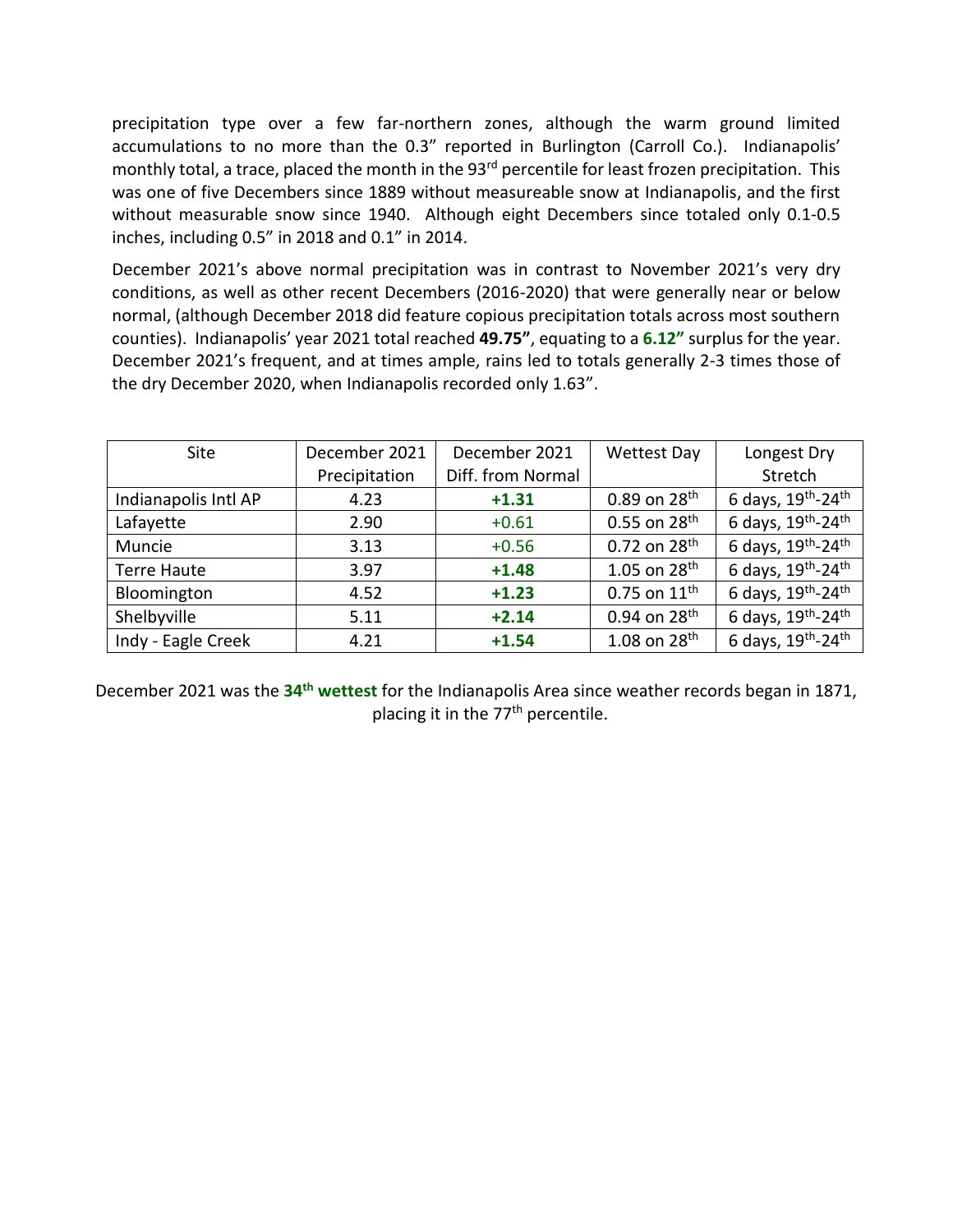

#### **December 2021 Total Precipitation, Through the Morning of 12/31/2021 As Reported By Central Indiana CoCoRaHS Observers**

For the period 700 AM EDT 12/1/2021 -to- 700 AM EDT 12/31/2022. Data is unofficial.

Rainfall totals were greatest (5.00"+) across many southern and eastern counties. Minimum values (2.50-3.50") were spread over several northwestern zones. The entire region was above normal.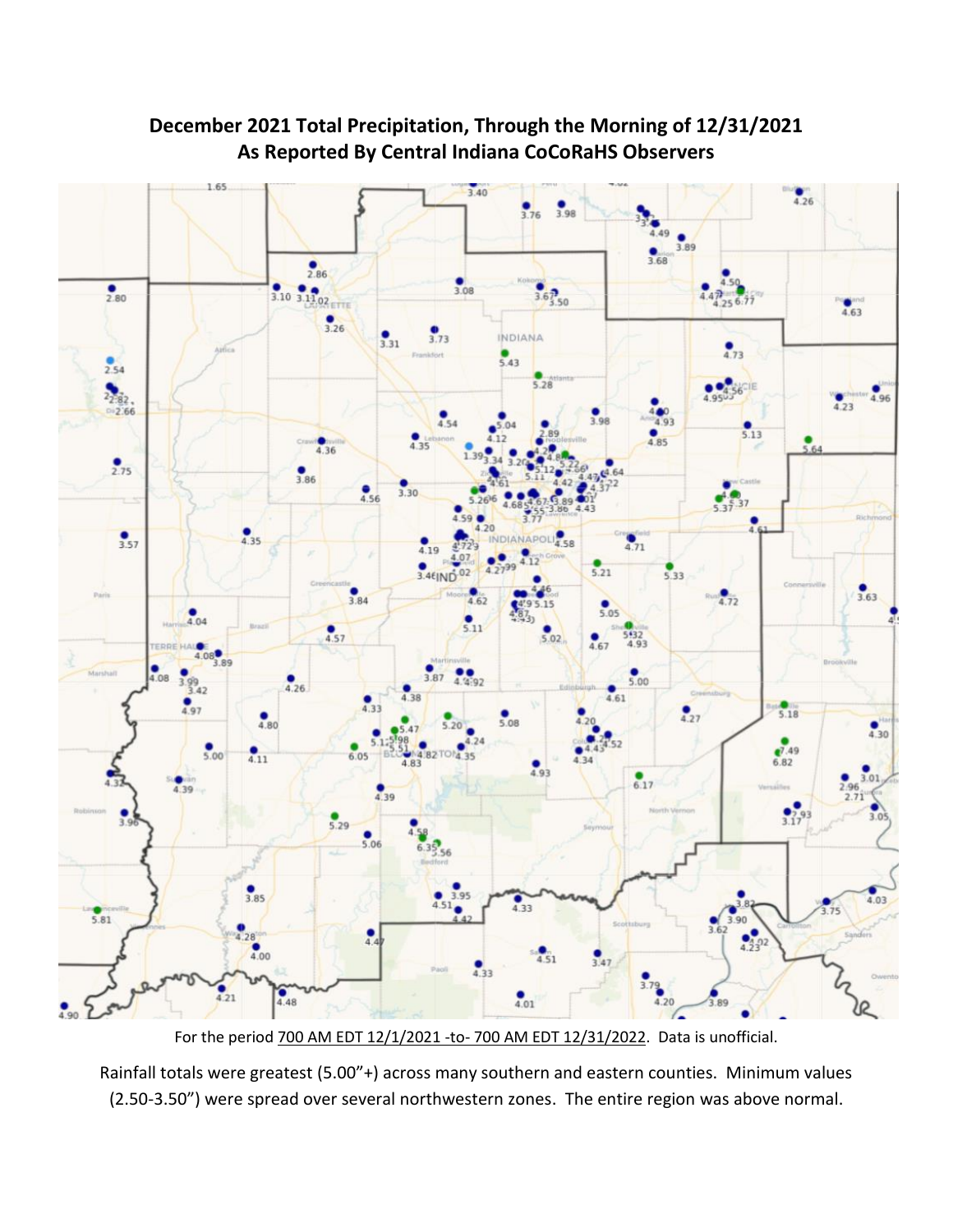### **Severe Weather**

December 2021 was decidedly active for severe weather, with the 10<sup>th</sup>-11<sup>th</sup> event reflecting the strong low-level winds that overspread the region when potent storm systems deepened while passing to the north and west of the region.

A line of marginally severe thunderstorms dropped quarter-sized (1.00") hail north of North Vernon (Jennings Co.) at midnight on the **6 th** .

Anomalously strong low-level winds, and the resulting vertical wind shear and unseasonably humid conditions, on the evening of the **10th** produced numerous thunderstorms with damaging winds. Severe reports were widespread north of Interstate 70 and scattered to the south, including many downed trees and power lines. The worst damage included grain bins blown over in Kingman (southern Fountain Co.) and trees blown into houses in both Monroe County and Selma (Delaware Co.). The strongest measured wind gusts were 65 mph in northwestern Marion County, 61 mph south of Clarksville (Hamilton Co.), and 59 mph at several 1<sup>st</sup>-order airports (see below). Isolated sub-severe hail was also observed, with penny-sized (0.75") hailstones west of Carmel (Hamilton Co.). Highest rainfall amounts, around 1.50" led to minor areal flooding in New Ross (Montgomery Co.) and localized urban flooding in Albany (Delaware Co.).

*For info on severe weather in other areas during December, visit the Storm Prediction Center "Severe Weather Event Summaries" website at [spc.noaa.gov/climo/online](file://///IND-S-FILESVR/SavedFiles/Climate/Press%20Releases%20and%20News%20Stories/spc.noaa.gov/climo/online)*